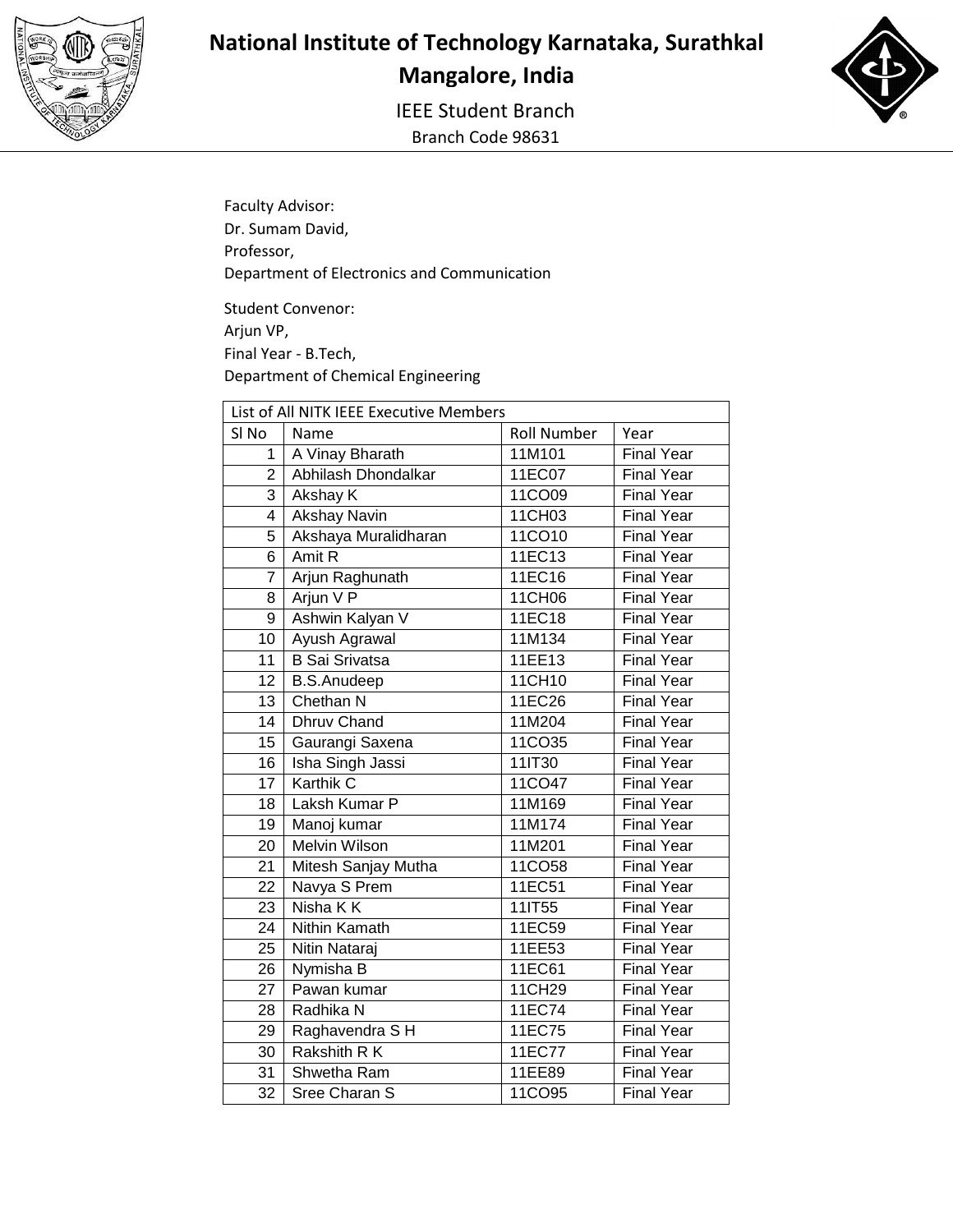

## **National Institute of Technology Karnataka, Surathkal Mangalore, India**

IEEE Student Branch



Branch Code 98631

| 33 | Srinivas B. S.          | 11EC97  | <b>Final Year</b> |
|----|-------------------------|---------|-------------------|
| 34 | <b>Sunil Sreedhar</b>   | 11EE92  | <b>Final Year</b> |
| 35 | <b>Tushar Dobhal</b>    | 11EE93  | <b>Final Year</b> |
| 36 | <b>Tushar Makkar</b>    | 11CO98  | <b>Final Year</b> |
| 37 | Vikas S Yaligar         | 11IT103 | <b>Final Year</b> |
| 38 | Abhinav S               | 12EC02  | <b>Third Year</b> |
| 39 | Abin Alex Pothen        | 12ME06  | <b>Third Year</b> |
| 40 | Aditya Ramesh           | 12EE07  | <b>Third Year</b> |
| 41 | Anand Gopalakrishnan    | 12EE16  | <b>Third Year</b> |
| 42 | <b>Anmol Agarwal</b>    | 12CH09  | <b>Third Year</b> |
| 43 | Anshej Habin            | 12ME18  | <b>Third Year</b> |
| 44 | Arya A                  | 12EE23  | <b>Third Year</b> |
| 45 | <b>Ashish Kedia</b>     | 12IT14  | <b>Third Year</b> |
| 46 | Ayush Malewar           | 12ME79  | <b>Third Year</b> |
| 47 | Bhagyashree S           | 12EC26  | <b>Third Year</b> |
| 48 | <b>Bhuvan MS</b>        | 12IT16  | <b>Third Year</b> |
| 49 | Chirag R Kalose         | 12ME35  | <b>Third Year</b> |
| 50 | Deepa M                 | 12EC35  | <b>Third Year</b> |
| 51 | Devadrita Nair          | 12ME42  | <b>Third Year</b> |
| 52 | Eric Clive R            | 12ME46  | <b>Third Year</b> |
| 53 | G Durga Pawan Mahidar   | 12EE32  | <b>Third Year</b> |
| 54 | Harshesh Gokhani        | 11ME49  | <b>Third Year</b> |
| 55 | Karthik S               | 12IT31  | <b>Third Year</b> |
| 56 | M Jayashree             | 12CO44  | <b>Third Year</b> |
| 57 | Mayank Bhura            | 12CO52  | <b>Third Year</b> |
| 58 | Mintu Jothish           | 12CO55  | <b>Third Year</b> |
| 59 | Narayan S Chavan        | 12ME88  | <b>Third Year</b> |
| 60 | Naresh                  | 11CO59  | <b>Third Year</b> |
| 61 | Navaneet K L            | 12EE59  | <b>Third Year</b> |
| 62 | Nimisha Sharath         | 12CO61  | <b>Third Year</b> |
| 63 | Pamir Ghimire           | 12EE66  | <b>Third Year</b> |
| 64 | Pavan C M               | 12EC70  | <b>Third Year</b> |
| 65 | Pranav Thulasiram Bhat  | 12CO65  | <b>Third Year</b> |
|    | 66   Raghuram K         | 12MT30  | <b>Third Year</b> |
| 67 | Rohit C                 | 12CO69  | <b>Third Year</b> |
| 68 | Roshni Uday Sambrani    | 12ME110 | <b>Third Year</b> |
| 69 | Sagnik Dam              | 12EC81  | <b>Third Year</b> |
| 70 | Sahana C                | 12IT67  | <b>Third Year</b> |
| 71 | Sandeep Nayak           | 12ME112 | <b>Third Year</b> |
| 72 | Sandeep R Moudgalya     | 12ME113 | <b>Third Year</b> |
| 73 | Sanjay V N              | 12ME116 | <b>Third Year</b> |
| 74 | Shashank Aggarwal       | 12CO82  | <b>Third Year</b> |
| 75 | Shivani Snehal Parikh   | 12CO84  | <b>Third Year</b> |
| 76 | Shreyas J               | 12EC87  | <b>Third Year</b> |
| 77 | Siddrameshwar M Kadagad | 12EE90  | <b>Third Year</b> |
| 78 | Soubhik Kumar Bardhan   | 12CH43  | <b>Third Year</b> |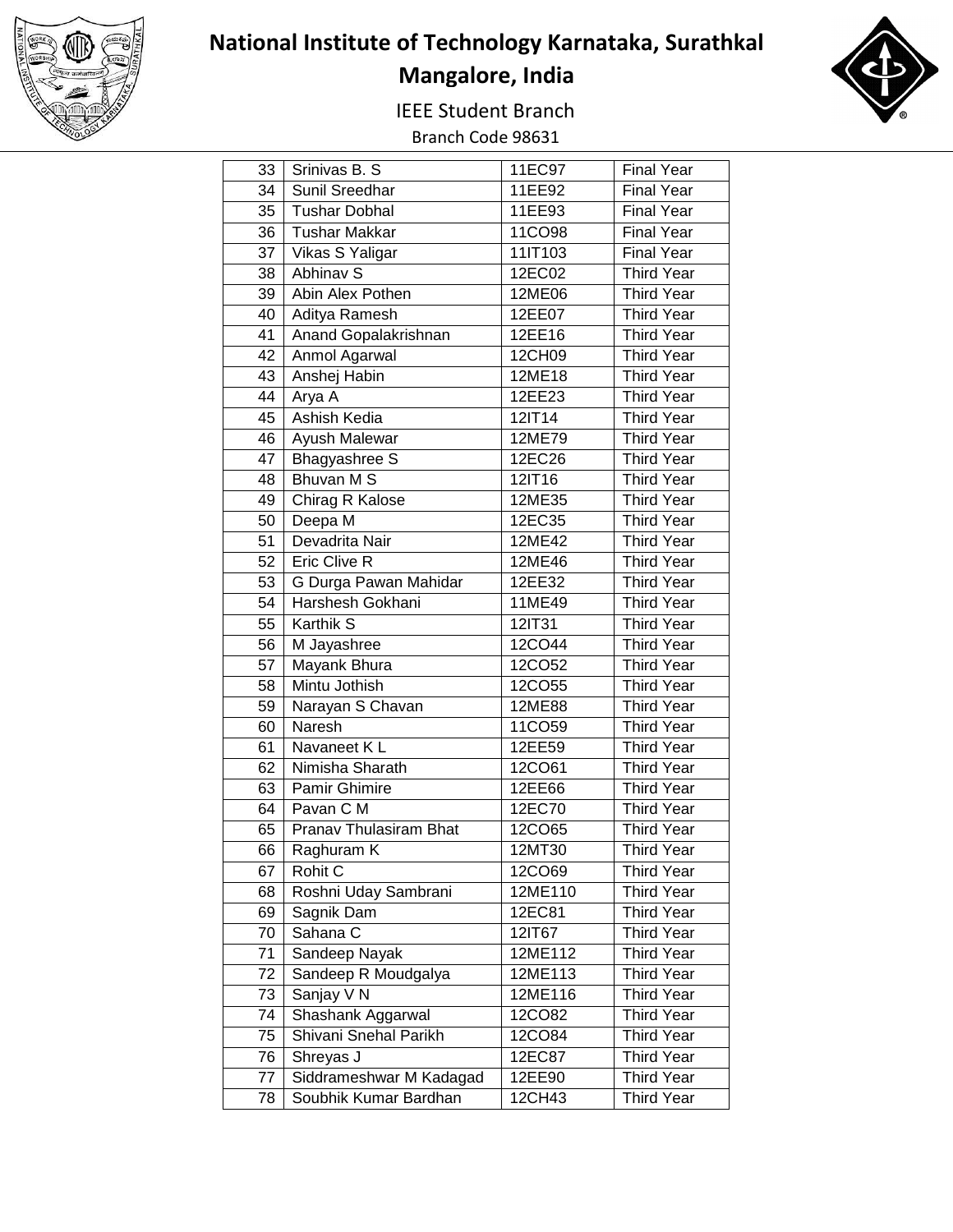

## **National Institute of Technology Karnataka, Surathkal Mangalore, India**

IEEE Student Branch





| 79               | Sri Krishna             | 12EE92  | <b>Third Year</b> |
|------------------|-------------------------|---------|-------------------|
| 80               | Srinath Chamarthi       | 12IT17  | <b>Third Year</b> |
| 81               | Sriram Rao              | 12CO93  | <b>Third Year</b> |
| 82               | Sunil S Nayak           | 12CO110 | <b>Third Year</b> |
| 83               | Supriya N               | 12EE94  | <b>Third Year</b> |
| 84               | <b>Sushant Dinesh</b>   | 12CO95  | <b>Third Year</b> |
| 85               | Vedesh Prabhu           | 12EE98  | <b>Third Year</b> |
| 86               | Vinith Kishore          | 12EC103 | <b>Third Year</b> |
| 87               | Abhishek.D              | 13CO103 | Second Year       |
| 88               | Akanksha Kumari         | 13IT203 | Second Year       |
| 89               | Akash S                 | 13CO202 | Second Year       |
| 90               | Akshay Kumar V          | 13ME208 | Second Year       |
| 91               | Amita Ajith Kamath      | 13CO203 | Second Year       |
| 92               | Anjana Thimmaiah        | 13CH09  | Second Year       |
| 93               | Ankit Tripathi          | 13CO113 | Second Year       |
| $\overline{94}$  | Chaitali Kulkarni       | 13EC227 | Second Year       |
| 95               | Chinmay Deshpande       | 13IT210 | Second Year       |
| 96               | Dhanvini Gudi           | 13EE213 | Second Year       |
| 97               | Gaurav S Hegde          | 13EC118 | Second Year       |
| 98               | Grama Pramod Anirudh    | 13CO216 | Second Year       |
| 99               | Gururaj K               | 13EC120 | Second Year       |
| 100              | <b>Kishor Bhat</b>      | 13IT114 | Second Year       |
| 101              | Krathika Bhat           | 13CH22  | Second Year       |
| 102              | Krishna Kinnal          | 13CO254 | Second Year       |
| 103              | Meet Upadhyay           | 13ME243 | Second Year       |
| 104              | Namrata Kogalur         | 13EE133 | Second Year       |
| 105              | Nishal N, Shettigar     | 13ME154 | Second Year       |
| 106              | Nitin Srinath           | 13ME156 | Second Year       |
| 107              | Pranav Udupa M          | 13CH32  | Second Year       |
| 108              | Pravalika Avvaru        | 13IT127 | Second Year       |
| 109              | Ravi Hasyagar           | 13ME162 | Second Year       |
| 110              | <b>Rohit Kumar</b>      | 13ME163 | Second Year       |
| 111              | Saba A Hussain          | 13EE254 | Second Year       |
| 112              | Sachin S Upadhya        | 13EC242 | Second Year       |
| 113              | Sahan Alva              | 13EC142 | Second Year       |
| 114              | Sanjeev K V             | 13CO240 | Second Year       |
| 115              | Satyesh Shanker Awasthi | 13ME262 | Second Year       |
| 116              | Shravya K.S             | 13CO243 | Second Year       |
| $\overline{1}17$ | Shreyas S Hegde         | 13ME265 | Second Year       |
| 118              | <b>Shrukul Habib</b>    | 13CO143 | Second Year       |
| 119              | Siddharth Dhananjay     | 13MT37  | Second Year       |
| 120              | Smriti Murali           | 13CO246 | Second Year       |
| 121              | Sneha V                 | 13EC149 | Second Year       |
| 122              | Srajan S Shetty         | 13CH46  | Second Year       |
| 123              | Srinidhi <sub>S</sub>   | 13ME268 | Second Year       |
| 124              | Sucheth S Kuncham       | 13EC249 | Second Year       |